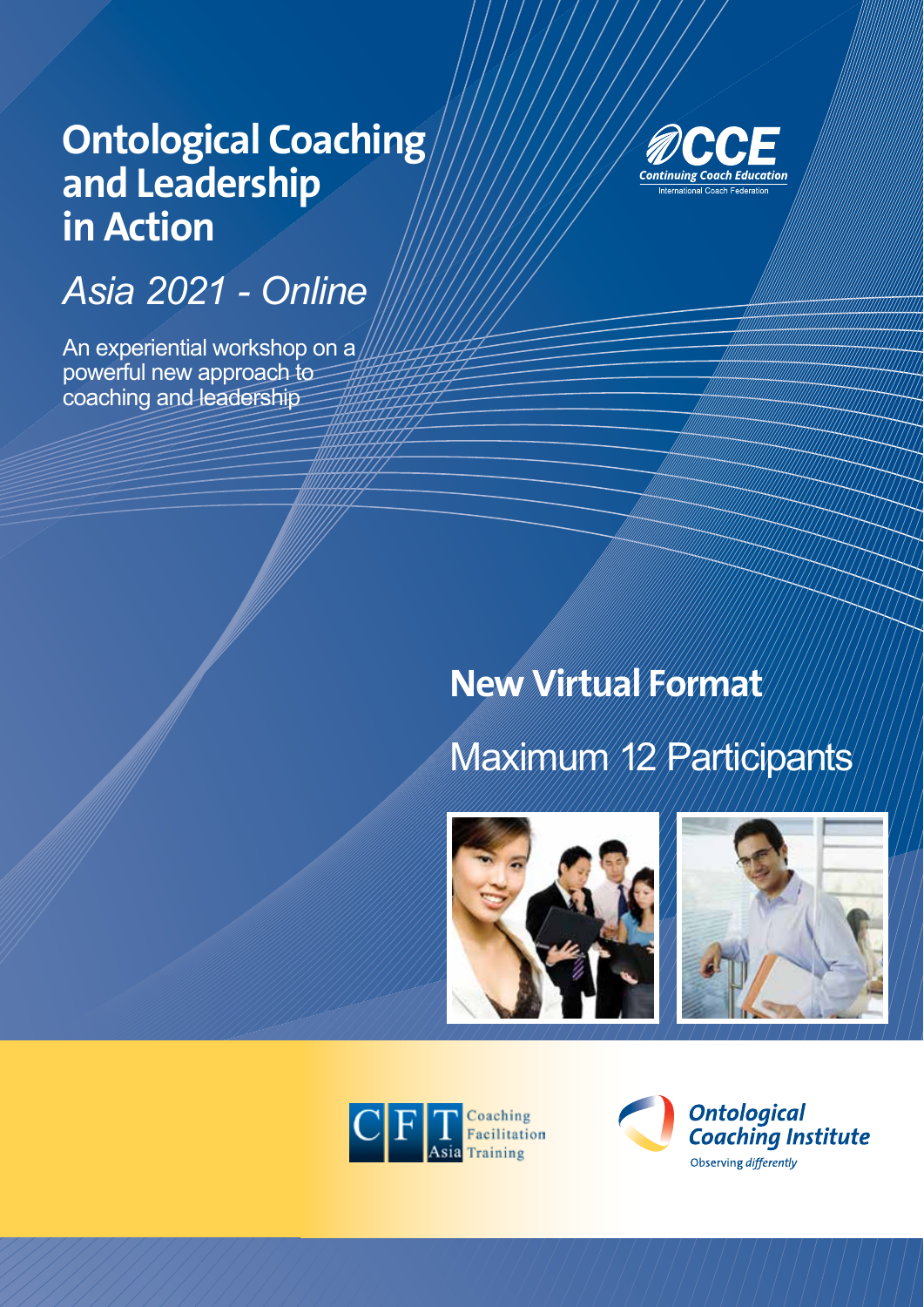



### **ONTOLOGICAL COACHING AND LEADERSHIP IN ACTION**

**The Ontological Coaching Institute, and CFT Asia present Ontological Coaching and Leadership in Action – a three-day workshop introducing a powerful new approach to personal and organisational coaching.**

### **Join us for a profound learning experience that will allow you to:**

- Engage with a powerful, highly effective approach to coaching, capable of generating deep positive change
- Greatly increase your own ability and capacity for masterful living and action
- Lead authentically with greater influence and impact
- Develop more constructive and mutually fulfulling relationships in both your personal and professional life

#### **ICF APPROVED COACH EDUCATION**

This workshop is recognised by the ICF as 24 Continuing Coach Education Units (CCEU) in Core Coaching Competencies.

### **INTRODUCING A UNIQUELY POWERFUL APPROACH TO LEARNING AND COACHING**

**Ontological Coaching** is an extraordinarily powerful methodology for generating real change at the individual, team and organisational level. It is highly effective because it is based on a new practical understanding of the power of language, moods and conversations for sustainable behavioural and cultural change.



**Ontological Coaching** focuses on our **Way of Being**, which is a dynamic interrelationship between three areas of human existence – **language, emotions and body**. Way of Being contains our often deep-seated perceptions and attitudes and is the underlying driver of our behaviour and communication. Ontological coaching has a holistic orientation that respectfully generates learning in all three areas of language, emotions and body as the catalyst for substantive and sustainable change.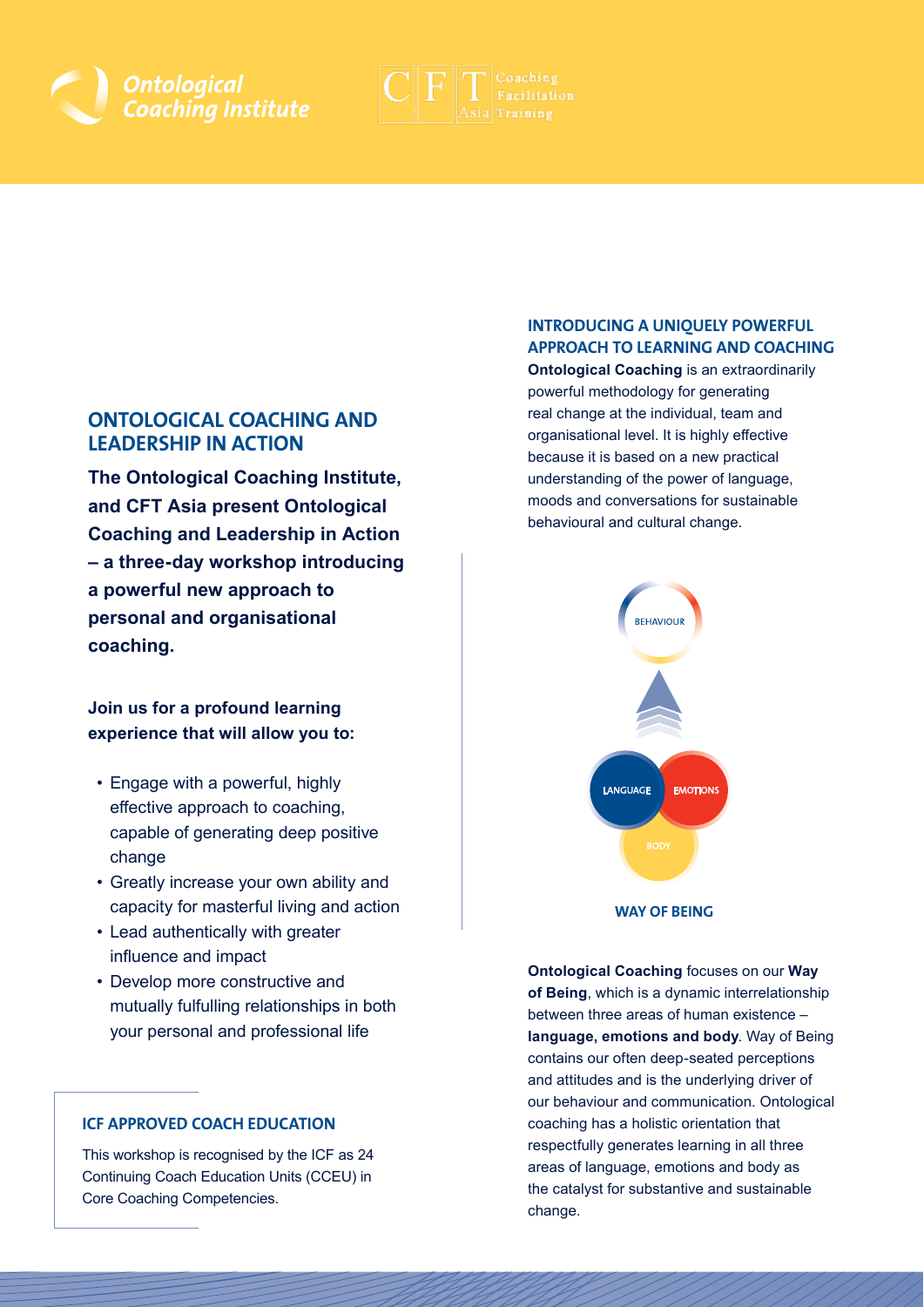



#### **WORKSHOP CONTENT**

The workshop is interactive and highly experiential and includes coaching practice.

#### **At the end of the workshop, you will be able to:**

- Understand the conceptual framework and principles of Ontological Coaching
- Understand how specific linguistic actions shape reality and how they can be used effectively in coaching to shift behaviour
- Apply a different and deeper approach to the role of listening in coaching
- Understand the pivotal role of moods and emotions in coaching for deep and sustainable change
- Recognise, work with and shift the ways moods and emotions impact on communication, behaviour and performance
- Observe and work with the interconnection between basic moods, body posture and language

#### **WHO WILL BENEFIT FROM ATTENDING THIS WORKSHOP?**

Ontological Coaching and Leadership in Action is highly applicable for:

- Existing and aspiring coaches
- Organisational consultants, leaders and managers
- Professionals operating in highly peoplefocused environments
- Individuals interested in substantive personal development

#### **ABOUT THE ONTOLOGICAL COACHING INSTITUTE**

The Ontological Coaching Institute (OCI) is an international educational, coaching and consulting company specialising in the development of coaches, leaders and managers. As one of the most highly regarded coach training schools in the Asia-Pacific region, the OCI specialises in a powerful and highly effective methodology called Ontological Coaching. Whilst there is substantial intellectual foundation to Ontological Coaching, the OCI's coach training programs are highly practical and 'hands on'.

#### **WORKSHOP LEADERS AND COACHES** ALAN SIELER

Alan is the founder and Director of the Ontological Coaching Institute. As a world leader in ontological coaching he has written extensively on the relevance of Ontology to living, working, learning and coaching. Alan focuses on the communication processes that build a collaborative and high performance organisational culture. His work as a consultant, workshop leader and executive coach is solidly grounded and highly engaging.

#### OLIVER LOVE

Working with individuals and groups, Oliver utilises ontological coaching principles in facilitation and coaching to create new possibilities in performance and communication. His respectfully challenging and calm manner, combined with his ability to draw on relevant business application, helps participants ground their own learning opportunities.

*"Theory without practice is foolish, practice without theory is dangerous."*  Ancient Chinese Philosophy